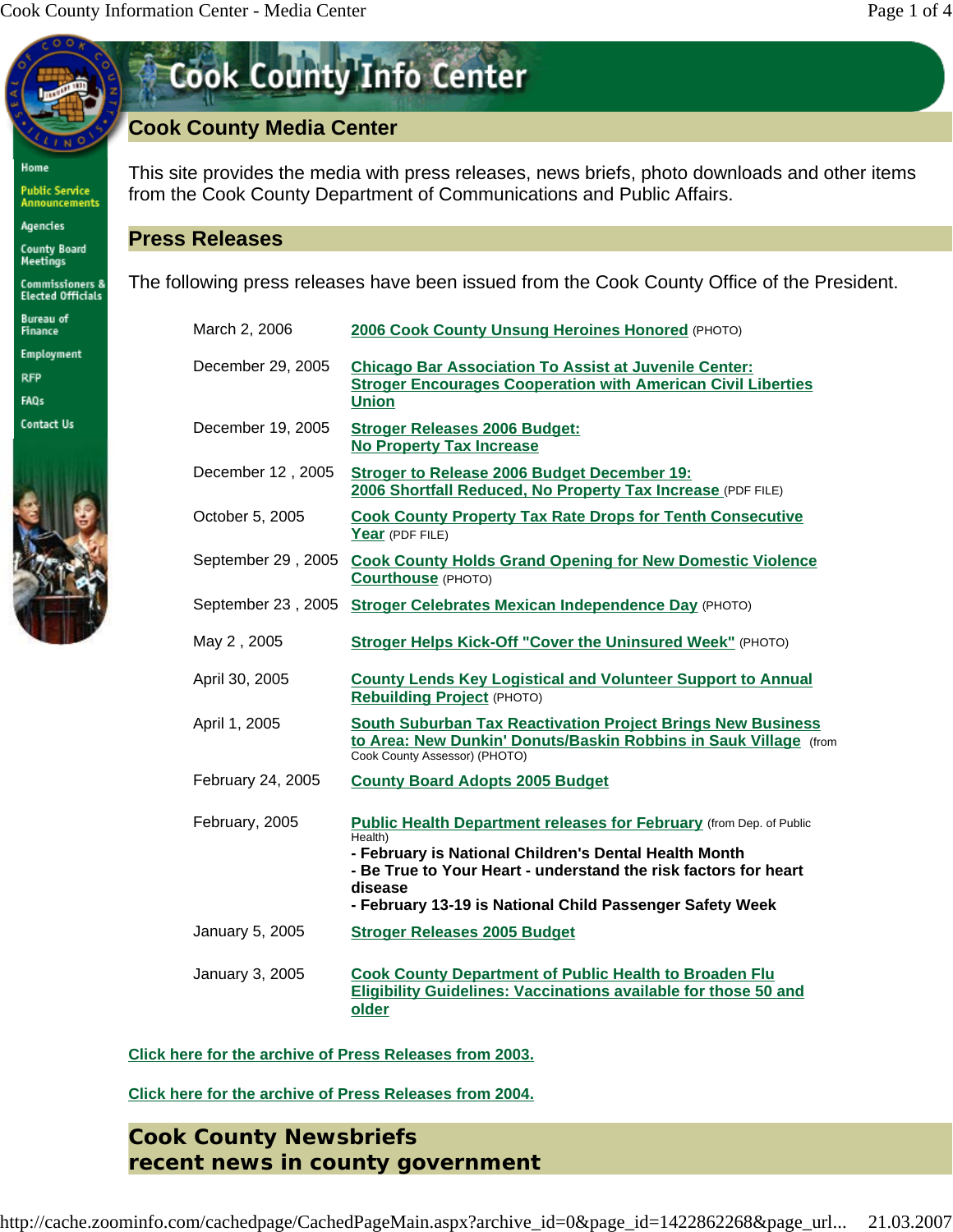#### Cook County Information Center - Media Center **Page 2 of 4**

#### **Cook County Welcomes Eighth Graders From Marie Murphy School**

March 1, 2005 - Cook County Commissioners today welcomed a group of 30 eighth grade students from Marie Murphy School of Avoca District 37, in Wilmette at a County Board meeting. Most Marie Murphy students rank in the 90th percentile or above on nationally-normed achievement tests, which reflects the importance the community attaches to education. The students are currently immersed in a ten week study of local government. By observing, students will learn more about the fundamentals of meeting management, parliamentary procedure and the democratic process.



**Pictured** (left-right) – Cook County Board President **John H. Stroger, Jr.** (seated, front row center); Mrs. **Nell Cunningham**; Social Studies Teacher, **Marie Murphy School** (seated, front row, second from left); Cook County Commissioner **Mike Quigley**, 10th District (seated, front row, far left); Cook County Commissioner **Larry Suffredin**, 13th District (standing, back row, far left); and Cook County Commissioner **Gregg Goslin**, 14th District (standing, back row, fourth from right.

Download high resolution version of this image *(right-click on the link below and select "Save Target As")* "cc\_murphysch\_hi.jpg" (1.04 MB)

#### **Cook County Congratulates Rotary Club On It's 100th Anniversary**

February 15, 2005 - With the upcoming 100th anniversary of the founding of the Rotary Club of Chicago (February 23, 1905), Cook County Commissioners today presented the Club's leadership with a resolution in honor of the milestone. As one of our nation's leading community service organizations, Rotary International, which is headquartered in Evanston, Illinois, sponsors a host praiseworthy initiatives geared toward helping to improve the quality of life the less fortunate, regardless of background.



**Pictured** (left-right) – **David Templin**, Director, Club Service, Rotary Club of Chicago's Board of Directors; **Jeffrey Leitner**, member, Rotary Club of Chicago; **Robert Knuepfer**, President, Rotary Club of Chicago's Board of Directors; Cook County Board President **John H. Stroger, Jr.**; **Donald Garner**, President Nominee, Rotary Club of Chicago's Board of Directors; and, Cook County Commissioner **Larry Suffredin**, 13th District.

Download high resolution version of this image *(right-click on the link below and select "Save Target As")* "cc\_rotary100.tif" (1.98 MB)

#### **Stroger Speaks to Students at Culver Academy**

September 28, 2004 - Cook County Board President John H. Stroger, Jr. recently spoke to the student body at Culver Academy on the importance of developing leadership skills.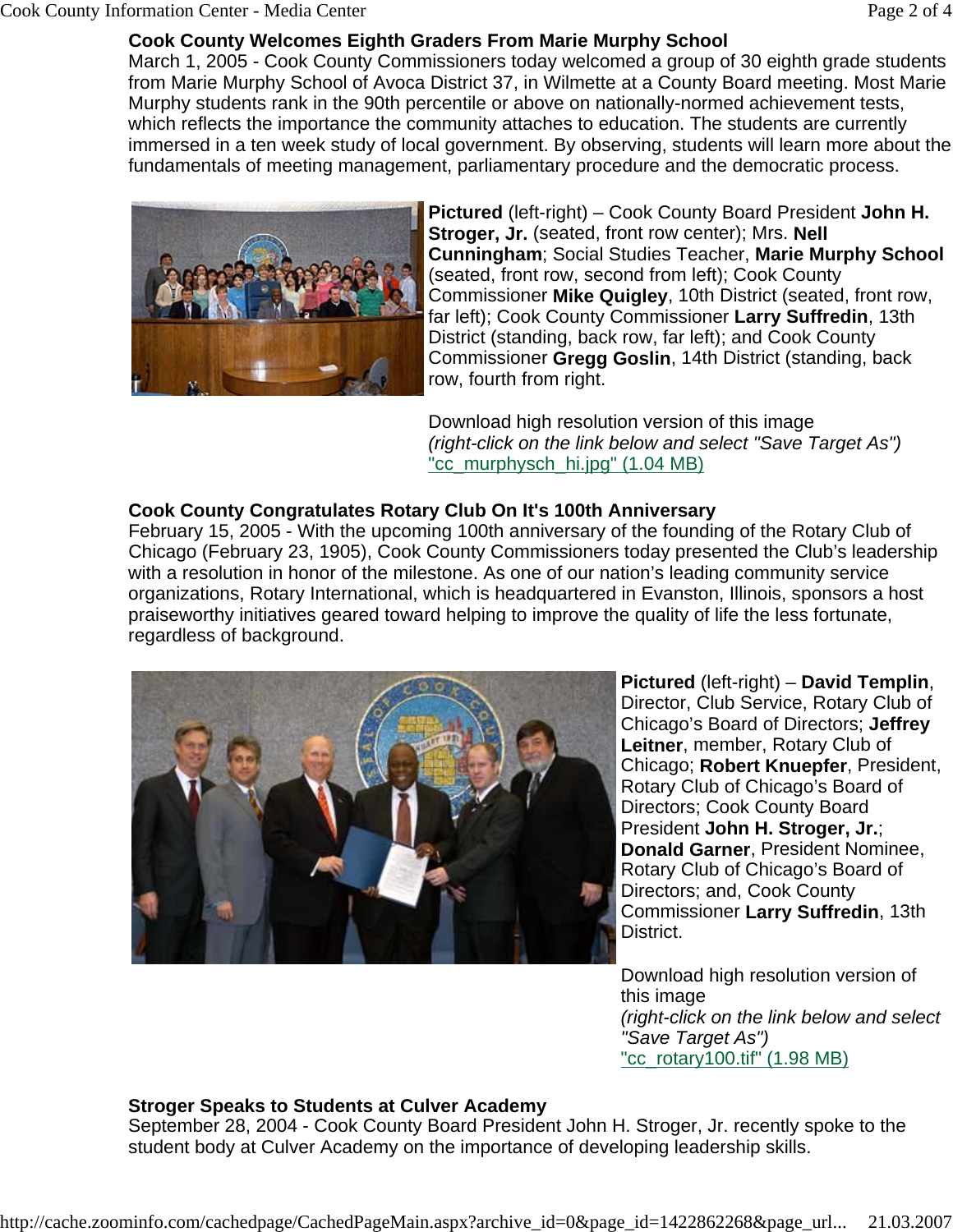

### **Stroger Hosts County Cork Delegation**

September 28, 2004 - Cook County Board President John Stroger today hosted a delegation of government and business leaders from Cork County Ireland at a breakfast reception and meeting in honor of the 2004 Cork County Ireland Inbound Trade Mission. The delegation was led by the newly-elected Mayor of the Cork County Council, the Honorable P.J. Sheehan.

At the reception, President Stroger and Mayor Sheehan reaffirmed their trade partnership by signing a renewal of the Sister County Agreement to mark the five year anniversary of the original Agreement, signed in July of 1999.



**Pictured** (left-right) – Cook County Commissioner **Joan P. Murphy** (6th District); Cook County Board President **John H. Stroger, Jr.**; the Honorable **P.J. Sheehan**, Mayor of the County of Cork, Ireland; and **Charles Sheehan**, Consul General of Ireland.

Download high resolution version of this image *(right-click on the link below and select "Save Target As")* "cc\_county\_cork.tif" (1.98 MB)

## **Cable Television and Video**

#### **"A Look Inside Cook County"**

Cook County's monthly cable show takes citizens of Cook County inside a different department of the county each month. A semi-annual magazine show, overviews all of the happenings in the county over the prior six months.

**Click here to view the cable listings for "A Look Inside Cook County" in your area.** ("ccCableSchedule.pdf" - 816K)

## **Contacts**

Contact Caryn Stancik, Director of Communications - 312-603-6689

## **RETURN TO TOP**

Home | Public Service Announcements | Agencies | County Board Meetings | Commissioners &Elected

http://cache.zoominfo.com/cachedpage/CachedPageMain.aspx?archive\_id=0&page\_id=1422862268&page\_url... 21.03.2007